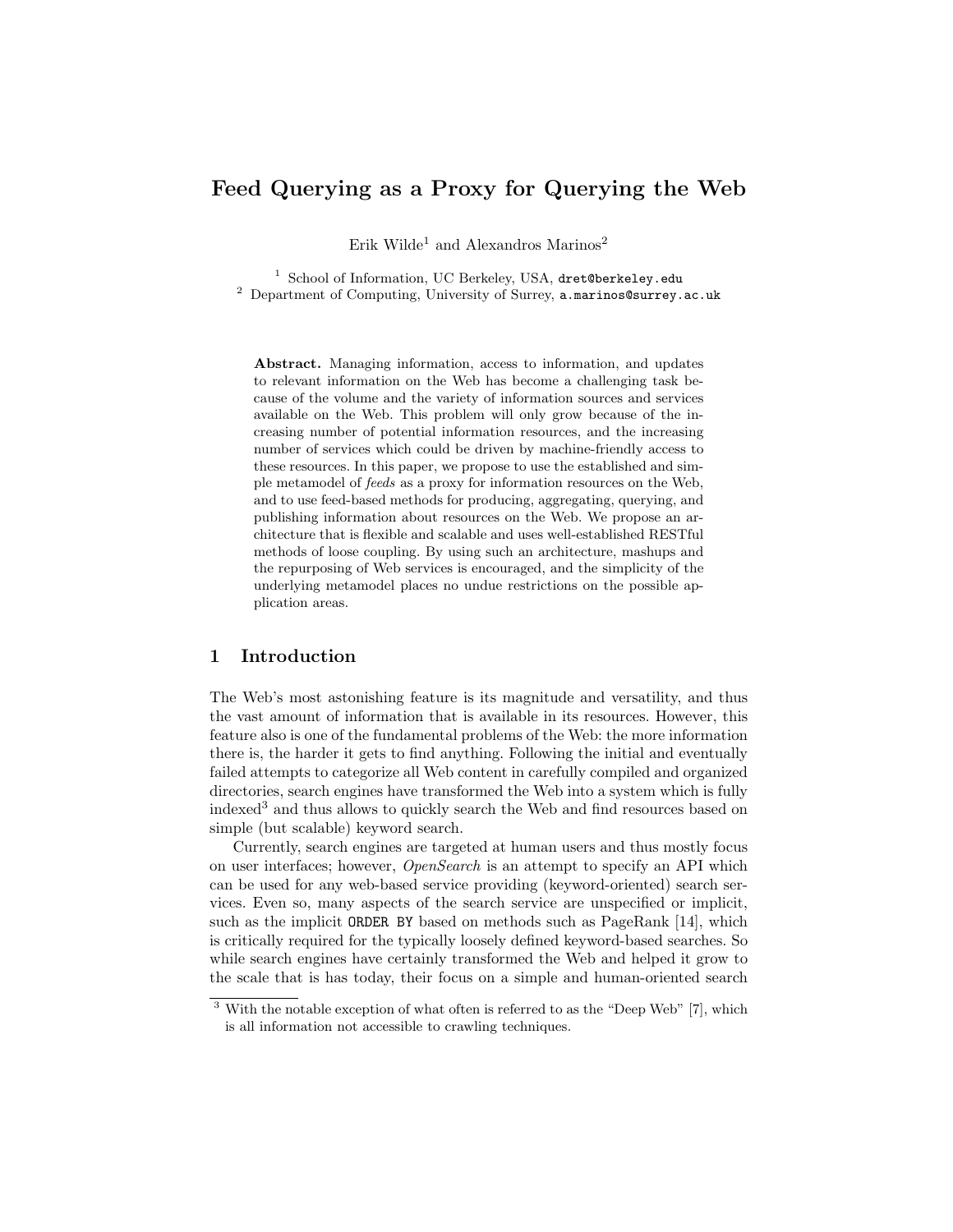service limits their applicability to more focused query access to specific collections of information resources. Going beyond this human-centered approach, the specific question discussed in this paper is: "Is there a way in which various information publishers and information brokers can provide their services for effective and easy reuse?"

In the earlier days of the Web, the concept of "Web Query Languages" [9, 11] looked appealing; the idea was to have a query language that operates on the graph of interconnected Web resources, and retrieves those resources matching a given query. One problem with that approach is the definition of the query language itself (it would have to be general to work for many different application areas, but on the other hand specific enough so that queries could be reasonably optimized), and the other problem is whether it is reasonable to assume that "the Web" is usable as "the input" to such a general query language. $4$  Given the ever-increasing size of the Web, the increasing ratio of non-static pages, and the diversity of Web content, it seems unlikely that it will be possible to define a "Web Query Language" that satisfied the wide variety of possible use cases in this area.

Looking at the development of the Web landscape, it can be seen that feeds such as Atom [12] (a reformulation of the various RSS versions) have become a popular way in which information is made available on the Web today, mostly by information providers who regularly publish new information resources and want this stream of information items to be easily available. Syndication arguably is the most widely available "Web Service" on the Web — however, in most cases, it is used in a rather constrained way, allowing the client no or little control, and focusing on time-ordered collections and results. But for the purpose of this paper, it is important to notice that simple syndication can be regarded as a "query" into a site or service; as a query to get the latest page of results of a permanently updated collection of entries. This is a loose model with, in the most limited case, no query parameters, but it has all the properties of a query model (an input, a query model, and a result), even though many of the essential parts (such as the data model of the dataset and the query language) are implicit and thus not well-defined. Section 2 examines in more detail how such a query model could be defined so that typical Web service scenarios can be mapped to the feed metamodel.

In a different scenario, the *Semantic Web* has its own view of Web resources, based on resources themselves, and descriptions which are using RDF as the metamodel. The standard query language for the Semantic Web is *SPARQL* [17], which works on an RDF graph. It thus makes the same assumption as some of the early Web query languages: that all the required input data is readily available

<sup>4</sup> Search engine providers will have such a "query language" for the internal representation they have of their Web crawls, but these "query languages" are highly specific to the way the crawl data is being managed and not available for public access. A notable exception to this are features such as Google's link: search, which allows users to find pages that link to a given URI, giving them the ability to find incoming links for a given URI.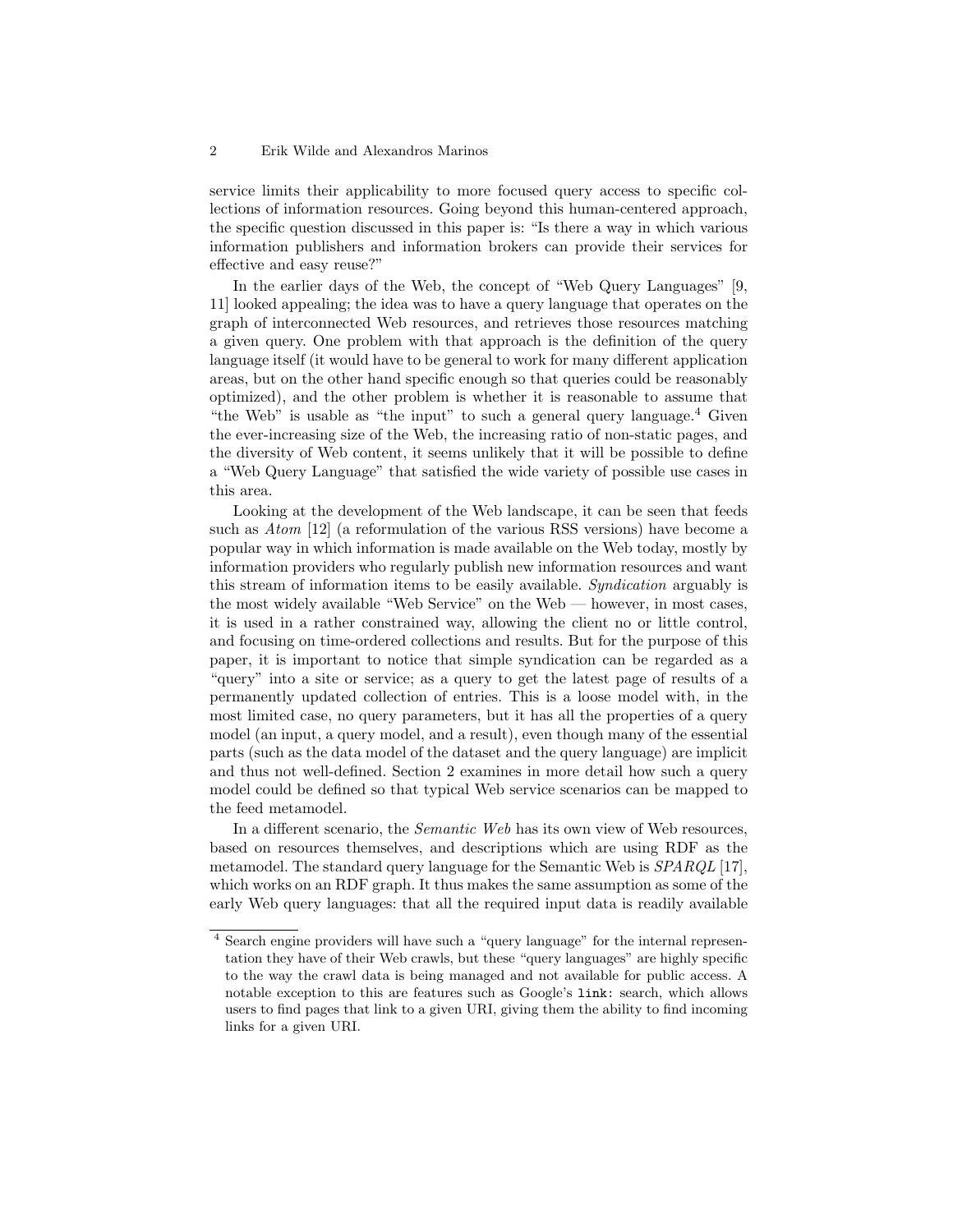for querying somehow. In this paper, we do not make this assumption, and instead assume that resources and services are distributed, heterogeneous, and not necessarily published, so that any scenario that is based on a homogeneous and/or complete view of Web resources misses essential parts of the evolving landscape of resources, services, and service systems.

One of the emerging areas that will cause a new wave of many new resources and services and ways to interact with them is the "Web of Things" [6, 20], the idea that increasingly, real-world objects will become available on the Web. The important aspect about the "Web of Things" vision is that not all "things" will necessarily directly be accessible by HTTP, but that the Web's RESTful architecture is perfectly suited to access them through intermediaries which can then use specialized back-end implementations to actually physically interact with the networked "things". Representational State Transfer (REST) [4] is the key ingredient in this model, because access to the resources uses a uniform interface which then allows intermediaries to be transparently deployed and used in a scalable manner.

In previous work, we looked at feeds as query result serializations [21], the idea being that the generic and loose structure of feeds can serve as a general abstraction for returning query results in a large variety of scenarios. Currently, the implicit "query" associated with feeds often is "the last 10 entries of a predefined search set in reverse chronological order", but this is only due to the fact that feeds originated in the area of news feeds and content syndication in general, where such a query was the implicit assumption. Another proposal for a general adoption of feeds as a container format for Web service interactions is the idea of feeds of feeds [23], where feeds are used as a packaging mechanism to communicate information about feeds, and more generally speaking, the observation that feeds satisfy many of the requirements that constitute loose coupling [15] between service providers and consumers. Ongoing research [3] in the area of nested feeds looks at the possibilities to manage collections of feeds by exposing them as feed-represented collections themselves, but this issue is out of the scope of this paper.

### 2 Mapping to Feeds

While this is a generalization that does not apply in all cases, it is probably safe to say that many services delivered across the Web (some through machineaccessible Web services, the vast majority through human-oriented user interfaces) have some part to them that is about collections of resources, and providing access to these collections and resources. This generalization can be understood even better in its relation to feeds when looking at AtomPub [5], the protocol that extends interactions with feeds to a read/write scenario. In Atom-Pub, a feed is simply a view into a collection, and typically only exposes a part of that collection, and in a specific way (such as in a time-ordered manner).

It is thus important to stress that feeds are not just a wrapper around periodically updated content that has to be delivered to a client. They are a service that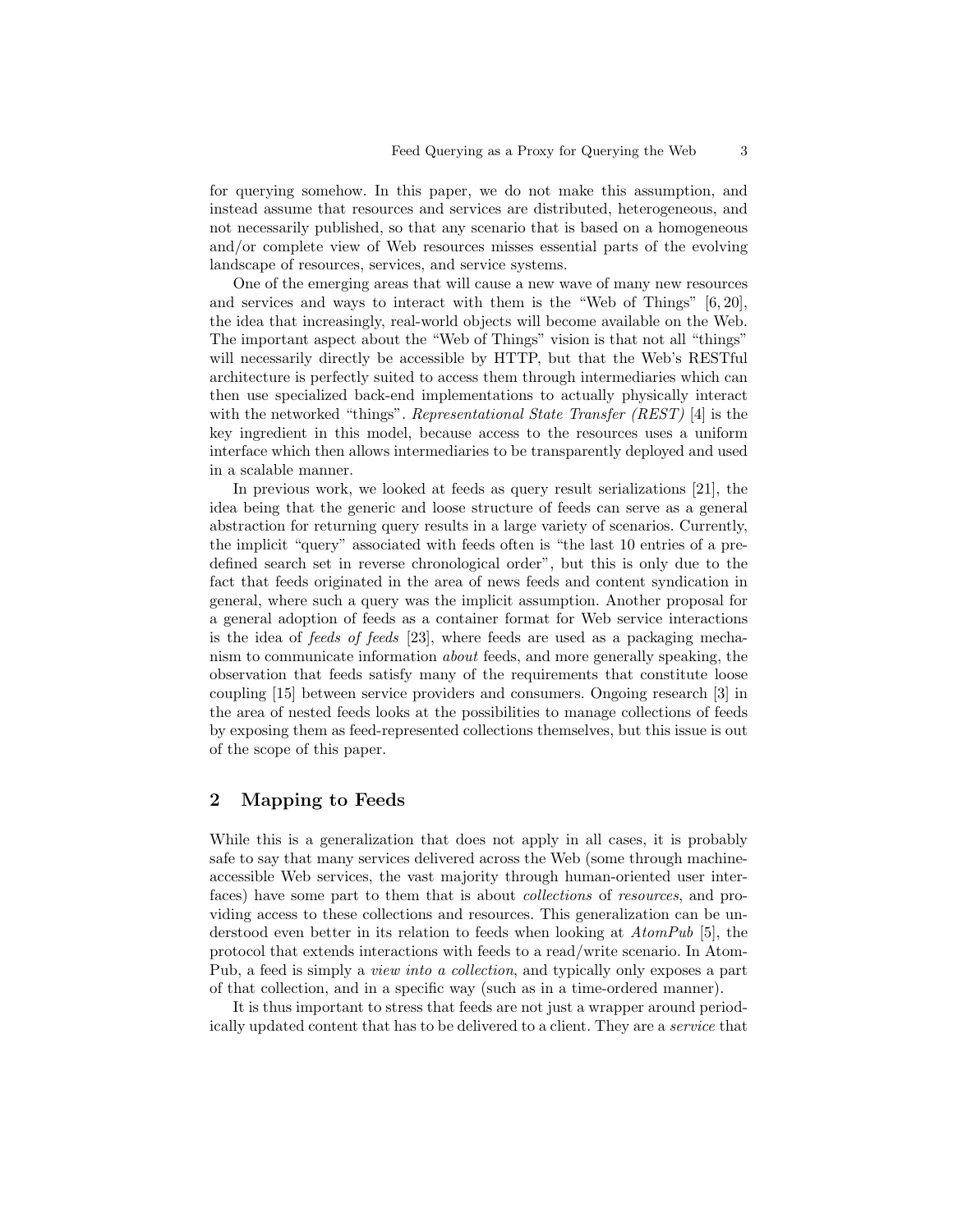makes content available, and this service can be as simple as a time-ordered sequence (in the simplest case with no capability to page back and thus essentially implementing ephemeral access to information resources), or as sophisticated as a service that provides features such as personalization, localization, customization, and the ability to use specific access parameters. This latter and more sophisticated view of feeds as a generalization of Web services of course does not comprise all possible Web service scenarios; there are many scenarios where the simple collection/resource metamodel may be too simple to serve as an adequate foundation for a service. However, we argue that feeds strike a useful balance between simplicity and ease-of-use, and the fraction of Web-oriented scenarios in which they can be used as a foundation for exposing a service.

Based on this service perspective of feeds, it is possible to conceptualize feeds as the fundamental metamodel underlying a wide variety of service offerings on the Web.<sup>5</sup> There even is an increasing number of publicly available tools and services that allow to "reverse-engineer" feeds from regularly updated web pages.<sup>6</sup> These approaches, however, suffer from the same drawbacks as all approaches based on reconstructing implicit models from HTML layout structures: they are brittle and can easily break when the Web page changes its formatting, and the scraping of a Web page is unable to reconstruct any information that is contained in the underlying collection, but not in the Web page representation. In particular, feeds provide metadata for feeds and entries that in many cases can be used to publish a rather rich description of the available entries, whereas reverse-engineered feeds often lack this richness in metadata.

However, while we believe that the simple and basic metamodel of feeds (unordered collections of resources) is general enough to serve as an abstraction that can represent an interesting share of the resources and services available on the web, there of course are much more sophisticated data models which cannot be simply mapped to feeds without loosing essential information. In some cases, the sophistication might come in terms of more metadata (in which case Atom's extensibility can handle the additional information through extensions, podcasts are an example for this kind of metadata sophistication), in others, it might come in terms of more complex relationships than just collections and resources. In theory, of course, such relations could be expressed by extending the Atom format as well, but as with all simplifications, if a simple foundation has to be stretched and extended substantially, the advantages of using such a foundation might be offset by the disadvantages of being restricted by it.

For the purpose of this paper, we propose that for an interesting subset of the resources and services made available on the Web, it is possible to map them to the simple feed metamodel, possibly by adding to it a modest set of extensions to the basic metamodel.

<sup>5</sup> As mentioned above already, by extending the reach of the Web beyond information resources alone, this view also comprises services of and for real-world objects [20].

 $^6$  http://feed43.com/ and http://www.feedyes.com/ are examples for such services. All these tools work by defining mappings from Web page structures to feeds that should be derived from them.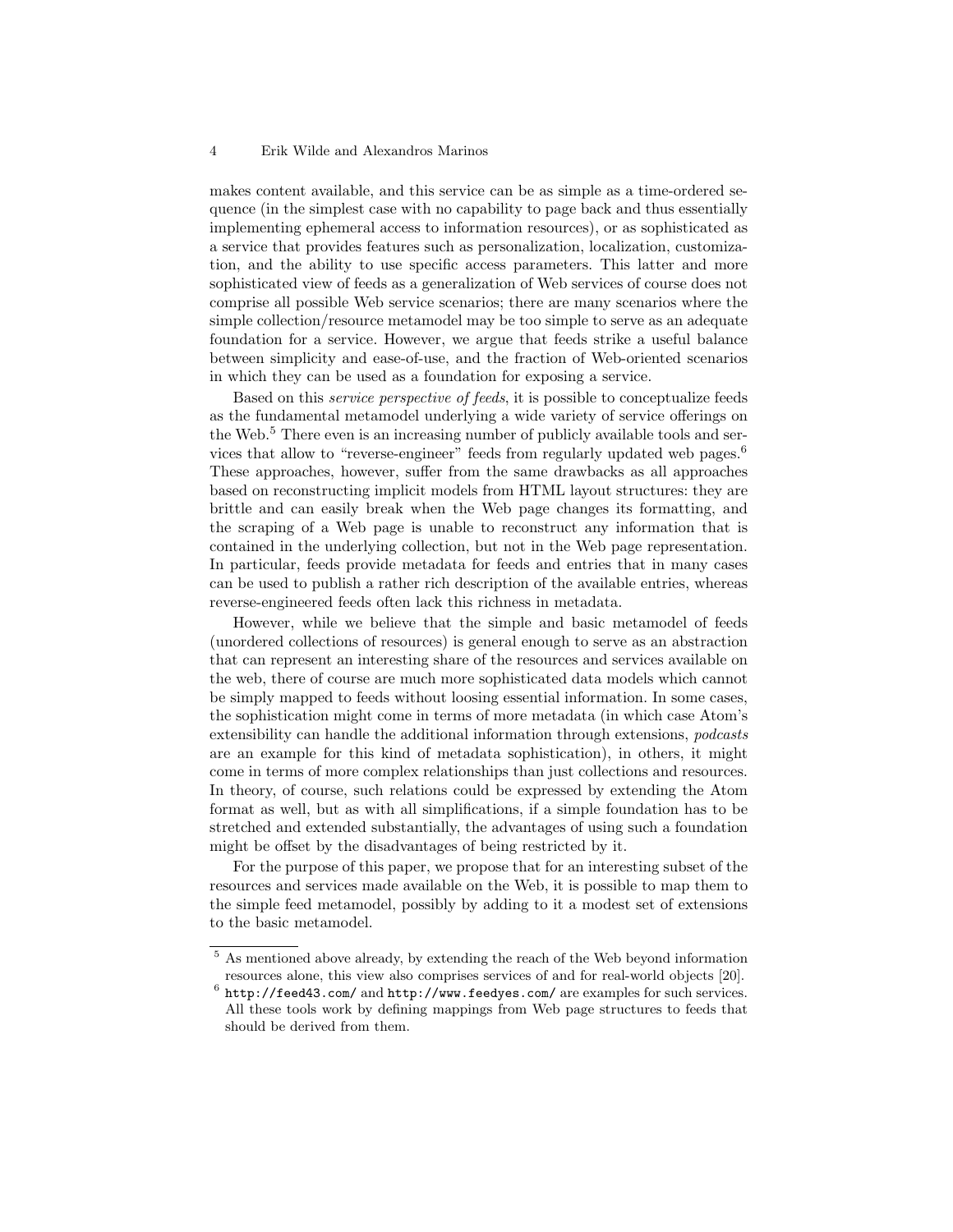#### 3 Feed Aggregation

One of the major advantages of using a common model for services around collections of resources is not only the fact that users can use well-known and established tools for interacting with these services, but also, that these services become easily composable, because they are built around the same metamodel and thus there is no need to harmonize their models. When looking at the current landscape of feeds on the Web, there are two major practical problems that need to be addressed for easy aggregation:

- Feed Formats: While the feed metamodel of collection and resources is the same across all feed formats, there are a variety of formats in use (a considerable number of often slightly incompatible RSS versions and Atom). Furthermore, many feeds are broken in a variety of ways, so consuming them takes some error-tolerant processing similar to what is required for processing HTML from the Web. There are numerous libraries/packages in various programming languages that make this task easier, but they sometimes come with their own undesirable side-effects such as the inability to process extensions if they are not explicitly supported.
- Collection/Resource Metadata: The set of properties that can be associated with collections and/or resources varies across the various feed formats, and this is further complicated if extensions are taken into account. As an example, geolocation information associated with a resource can be expressed in various formats, some of which just use a different syntax ( $GeoRSS$  [13] vs. the older W3C geolocation format for feeds), whereas others (such as Yahoo!'s WOEID) use a different model of geolocation and thus require non-trivial mapping to be implemented if for example feeds with different geolocation methods should be aggregated and then managed using a single and consistent geolocation model.

The key finding from these observations is that feed aggregation is not necessarily trivial because of varying feed formats and possible problems with varying metadata properties, but that it is facilitated by the fact that the underlying metamodel is structurally similar across all feeds. So based on this ability to combine various feed-based data sources or services reasonably easily (aggregation) the next question then is how to narrow down results so that only a subset of resources in a collection are selected. At this point it might be worth pointing out that the approach taken here has a lot of similarities with the approaches taken in federated databases scenarios; in these scenarios the exact metamodel and features of the participating databases is unknown, but they can be dealt with homogeneously by mapping their individual data models to a shared metamodel; this is what feeds allow us to do for the approach presented here.

## 4 Feed Queries

Starting from the general idea of feeds as the universal metamodel for data sources and services, and thus gaining the ability to aggregate them, the next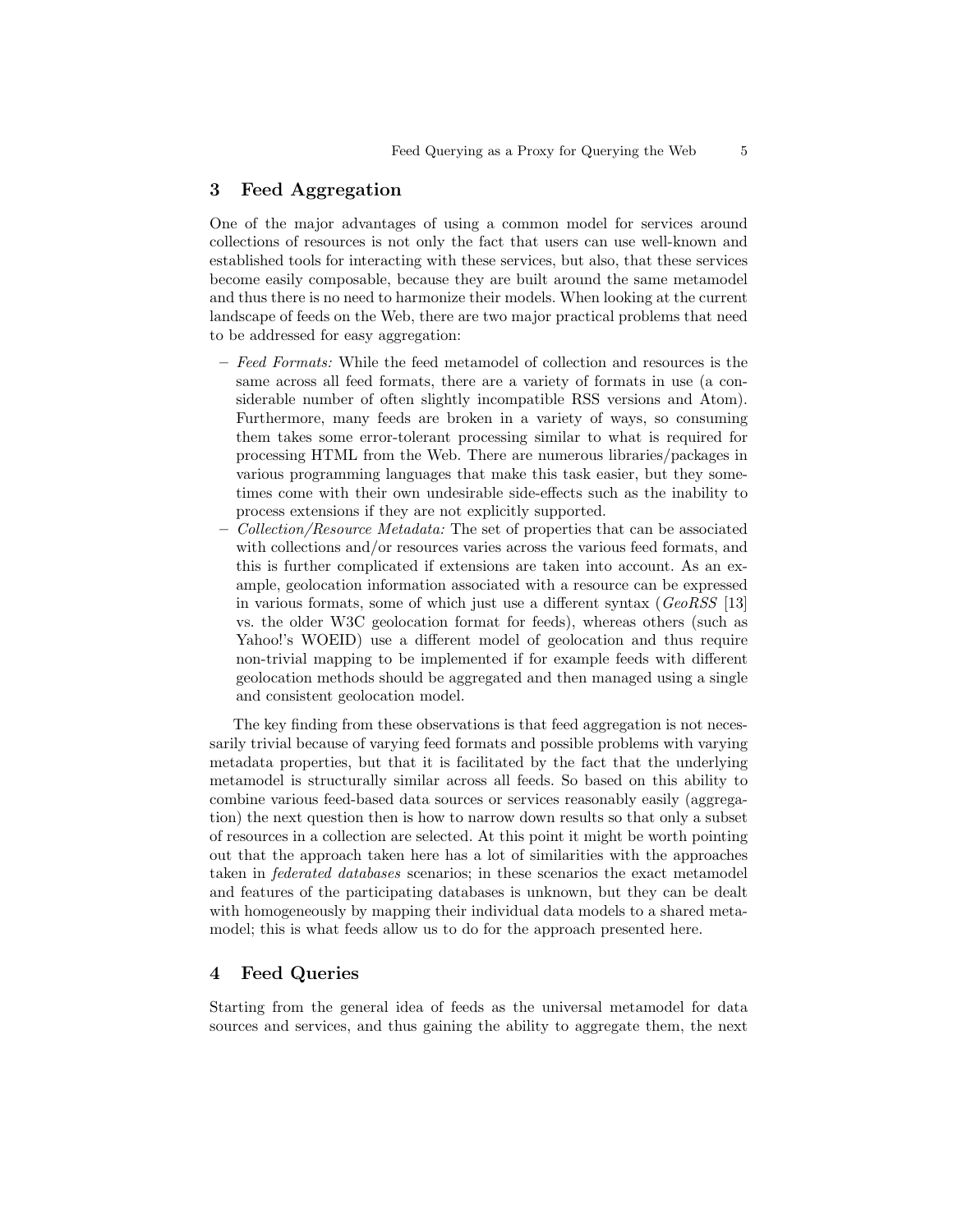logical question is how to be *more specific*, i.e. how to query them. Queries for feeds can be regarded on two levels: first, how to query a feed that is the representation of a single underlying collection. In this case, querying the feed has to be mapped to the data management facilities available for that collection. The second and more challenging scenario is where a feed is aggregated (as described in Section 3), and thus the query, although logically pertaining to the single feed, actually may require distribution across the various aggregated sources. In this second scenario, various challenges have to be met, because in some cases it may be possible to propagate queries upstream, but for join-type queries, there is a limit to this ability. While this second scenario is relevant for the future vision of the Web as a feed-based service system, it is out of the scope of this paper.<sup>7</sup>

The most fundamental question for any query language is the data model it is operating on (which sets the boundaries for possible language features). Apart from simple text search (the underlying assumption of OpenSearch) which often only provides simple combinational operators such as AND, OR, NOT, and grouping, most query languages imply a structured data model on which they operate. The most relevant languages for the Web-oriented view we are presenting here are probably  $SQL$  [8] (operating on the relational metamodel),  $XQuery$  [2] (operating on XML), and SPARQL [17] (operating on RDF). Naturally, another area of interest would be the various (spatio-)temporal languages used in streaming systems [1], because this would allow to extend the query scope and model to also cover spatial and/or temporal dimensions. However, research on how to best expose real-time streams on the Web has only started recently, and so far there is no detailed study which data model and query languages would best fit the Web, and how it should be exposed in an architecturally sound way. To make the step from specialized standalone systems to making them available on the Web level, there are two major research challenges:

– Web-oriented Exposure: Many stream-oriented systems have sophisticated and dedicated real-time features that make them ideal for challenging realtime applications. However, some of those properties may not make a lot of sense for direct delivery over the Web, because the Web lacks the highly optimized architecture and engineering that can only be guaranteed in tightly coupled settings. In this case, the question to ask is what to expose on the Web. For example, it may not make sense to expose a real-time stream of

<sup>&</sup>lt;sup>7</sup> It is interesting to note that many approaches and methods of the database field are applicable here. For example, for the problem of how to handle distributed query processing in the presence of multiple and potentially heterogeneous underlying data providers, the database field has come up with distributed query processing and with data warehouses, two approaches where the first one analytically optimizes query processing, whereas the second one conveniently first collects all relevant data, and then provides query capabilities on this unified dataset. For realtime data, though, data warehousing usually is not a viable option because of inherent offline nature and thus delays of this approach.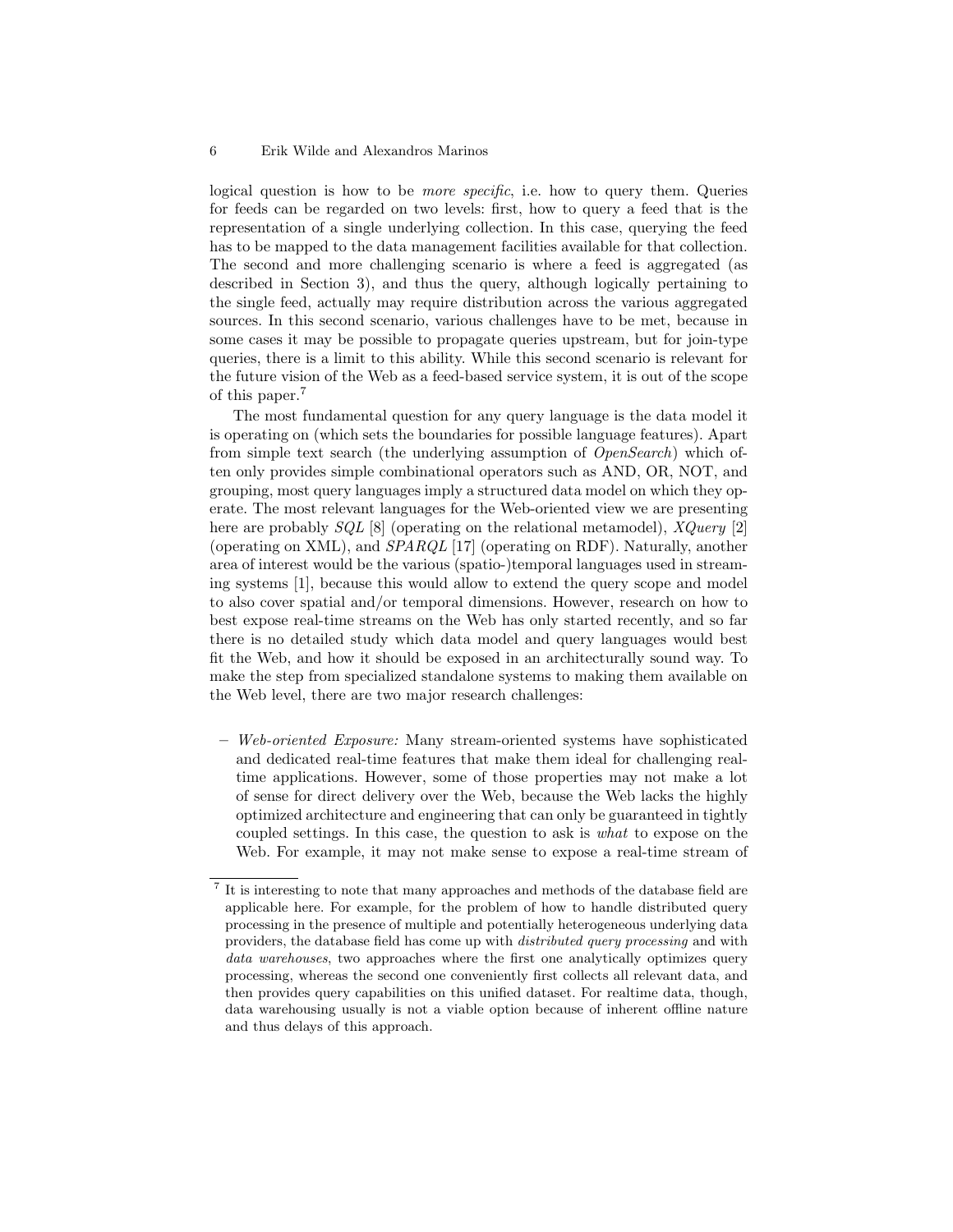high-volume data, but it may make a lot of sense to expose services derived from it such as summaries or notification services.

– Web-oriented Interaction: As the second step after deciding what to expose, an equally important question is to decide how to expose it. In this paper, we argue that feeds are a good foundation for many information services on the Web, but there also are other methods, for example publish/subscribe models such as the Extensible Messaging and Presence Protocol (XMPP) [19]. It depends on the scenarios (publish/subscribe ratio, publishing frequency and variance, acceptable delays) which Web-oriented interaction model fits best (Section 5 goes into more detail), and we argue that feeds should be the default solution, if there are no indications that they should not be used.

For the purpose of this paper, we assume that there will be a substantial number of use cases in which the second question will result in the choice of feeds as the interaction model of choice, or as one interaction model of choice. The polling model of feeds does introduce some delays and inefficiencies from the viewpoint of the client, but on the other hand it introduces optimization potential in intermediaries, and more importantly significantly reduces the complexity on the server side.

There currently is no established standard for a feed query language, even though some sites provide services where users can query feeds and thus can retrieve custom results for their queries [21]. Providing query services for a feed has implications for the scalability of feeds, because instead of publishing just one feed, a feed provider supporting queries needs to either publish a number of feeds for pre-computed query results (if there are a small number of possible or likely queries), or it has to actually execute the query on the collection when such a feed query is issued. Thus, while feed query features are a useful extension of the feed model, the performance implications need to be taken into account, and one possible strategy would be to provide feed query features as value-added services, so that clients using these features could be better controlled (and maybe even charged).

### 5 Pull vs. Push

One of the most important constraints of feeds is that they implement a pull model, in which the feed is made available by the provider, and consumers access it by "pulling" it from the provider. This model thus creates a certain amount of overhead, since pulling consumers might pull more often than new information is available.<sup>8</sup> HTTP features such as conditional requests and caching intermediaries help to reduce the overhead, but regardless of these optimizations, there is some inherent inefficiency in the content delivery of the pull model.

The alternative model is the push model, sometimes also referred to as Publish/Subscribe (PubSub). In this model, the provider notifies consumers when

<sup>8</sup> Unfortunately, Atom does not even have metadata to indicate what the most effective pulling strategy might be (RSS 1.0 has such a field).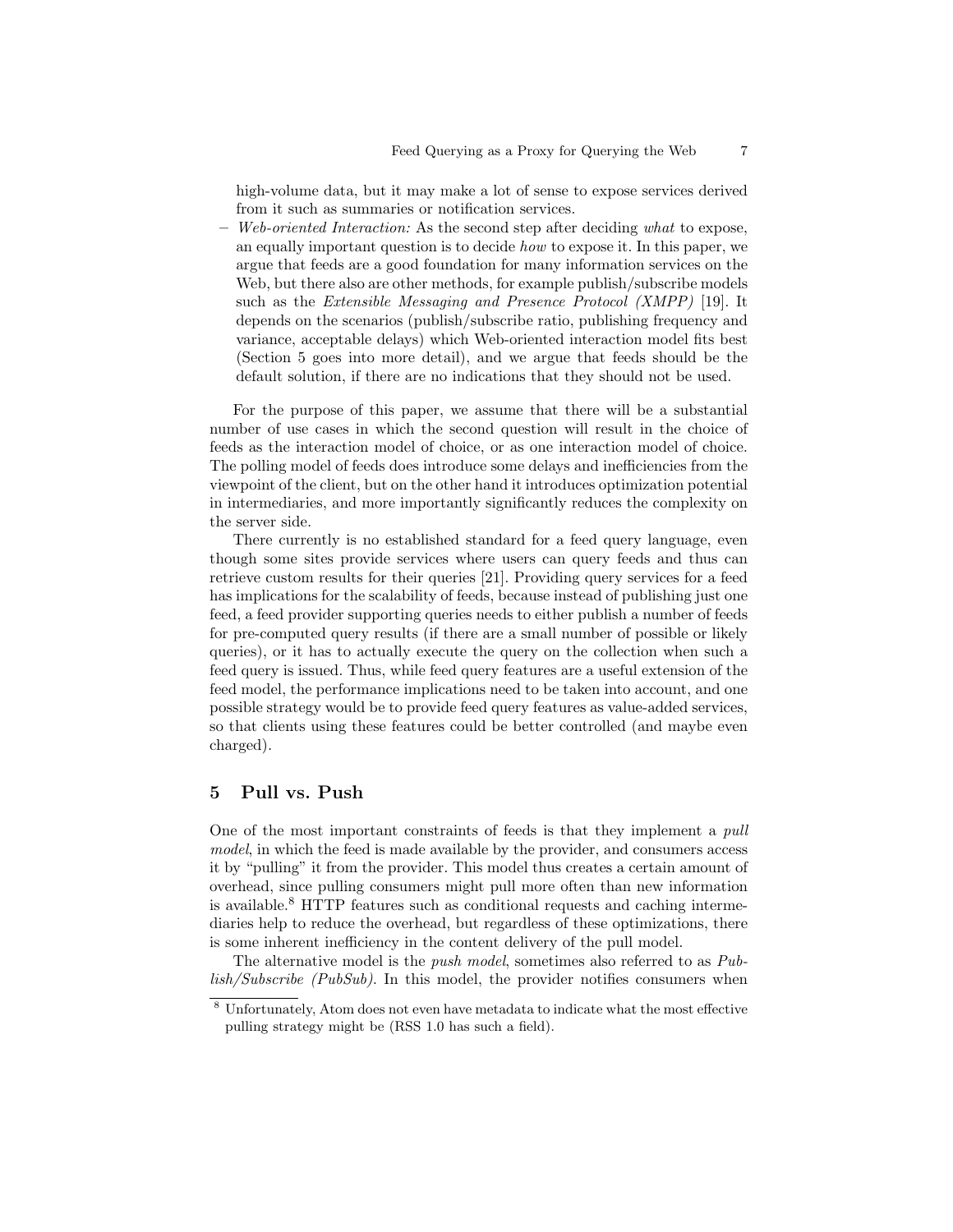new content is available, eliminating the polling overhead of the pull model. It is important to realize, however, that the push model trades efficiency of content delivery for complexity of subscription. In essence, the price to pay for better optimized content delivery is more complex subscription management, and thus the question of whether push or pull is the "better" model depends on the application scenario in terms of subscriber base, subscriber churn, disappearing subscribers, and the pattern of how often and how regularly new content is made available. The following issues are relevant when making the choice between push or pull models:

- Ease of Deployment: Pushing trades its higher efficiency in communications for a more complex management of subscriptions and the need to asynchronously handle incoming notifications. All these issues can be handled in application programming frameworks, but they are establishing a more complex framework than a simple pulling model.
- Loose Coupling: Pushing requires subscriptions which need to be managed somewhere, and there are many potential problems such as repeated unand re-subscriptions, orphaned subscriptions, and the general question of how to address a subscriber when something needs to be pushed. Generally speaking, pushing requires a more complex management framework that couples both the provider and the consumer rather tightly to that specific framework, whereas the more lightweight pulling approach creates a less tight coupling and typically makes it easier for providers and consumers to switch infrastructures respectively services.
- Anonymity: Push notifications and anonymity are two conflicting goals. There are various mechanisms which allow anonymous use of push-based services (such as *anycast* services), but these are not widely deployed and again create a rather tight coupling to such a mechanism if a service is using them.

The trend on today's Web is to use push models in the minority of cases, or only in cases where there is a tighter inherent coupling because of the given scenario (for example, when a service is accessed by Ajax applications, users using these applications are more likely to be online and actively working, in which case it makes sense to use a push model for this setting).

#### 6 RESTful Database Queries

Throughout this paper we suggest using query mechanisms for feeds as a proxy for representing query services on the Web. An area where this approach can be applied is direct RESTful access to databases, based on RESTful interactions with the databases' metamodels (instead of designing a specific RESTful service for each data model implemented in the databases' metamodel). This could be tackled for all major database metamodels and the languages associated with them, such as the relational model (SQL), XML (XQuery), RDF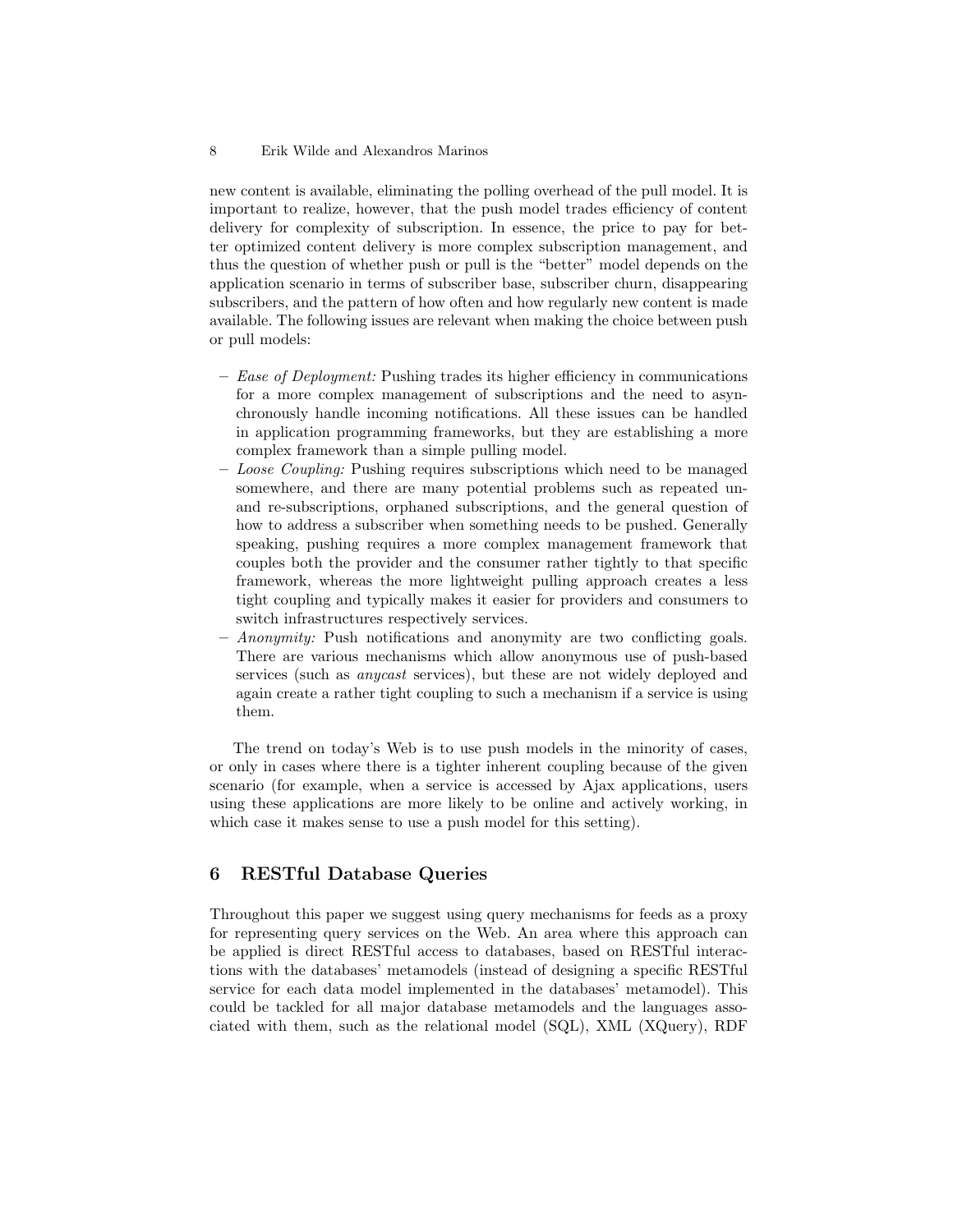(SPARQL), column stores, and spatio-temporal databases. The feed-based approach has advantages because it assumes a homogenous metamodel and thus collections managed in different types of databases could still be accessed uniformly in such a setting; the feed query would be mapped to the databases' native query language as far upstream as possible, probably at the feed where only one collection is exposed by one specific database. On the other hand, the approach to design RESTful interactions with specific database types would expose more specific features of the underlying metamodel, and could thus allow for more specialized interactions with these collections.

As an application of the ideas expressed so in this paper, we discuss a prototype implementation of a RESTful querying mechanism tailored to the relational model. The principle behind this approach is to make a relational database available as a Web-native data service with no extra configuration. To develop our approach, we incrementally apply the constraints that REST as an architectural style entails to the question of interfacing with a database. At the most fundamental level, lies the question of resource identification. We consider our fundamental resources to be a records, tables, and query results. These resources need to be given URIs within our service. This enables usages such as users exchanging query URIs over email or IM protocols, a common use case on the Web which however is rather unusual when it comes to database queries.

Closely connected to the issue of addressability is the constraint of statelessness, stating that each request should contain all the information needed for the server to execute it with no assumption of extra server-side state. This, apart from being necessary for the URI exchange scenario, also leads to simpler service design with better scalability properties. In our case, this would require the use of HTTP Authentication for access control, and the creation of a format to serialize SQL-like queries in the URI addressing of each query.

Furthermore, REST mandates the manipulation of resources through representations. Our resources should be available in different representations, depending on the context. For instance, a human may want to interface with the data by using an HTML rendering, while an automated client may find plain XML more efficient. A feed reader would certainly find feeds the most suitable formats and it seems that feeds are a good general format for communication of collections of resources, such as a query result, between machines. However REST does not force us to standardize on one representation type for our resources, encouraging the availability of choice.

The uniform interface is another constraint of REST, aiding in the scalability and evolvability of its applications. It requires that resources are accessed through a standard set of operations. In the case of HTTP, these operations include GET, PUT, POST, and DELETE. AtomPub uses all these and by mapping our tables to Atom feeds we can utilize these capabilities to give to clients the ability to edit the data in the database, possibly subject to authentication.

Finally, there is the constraint of hypermedia as the engine of application state (HATEOAS), sometimes called connectedness. This constraint goes beyond addressability and requires all resources be linked to from other resources.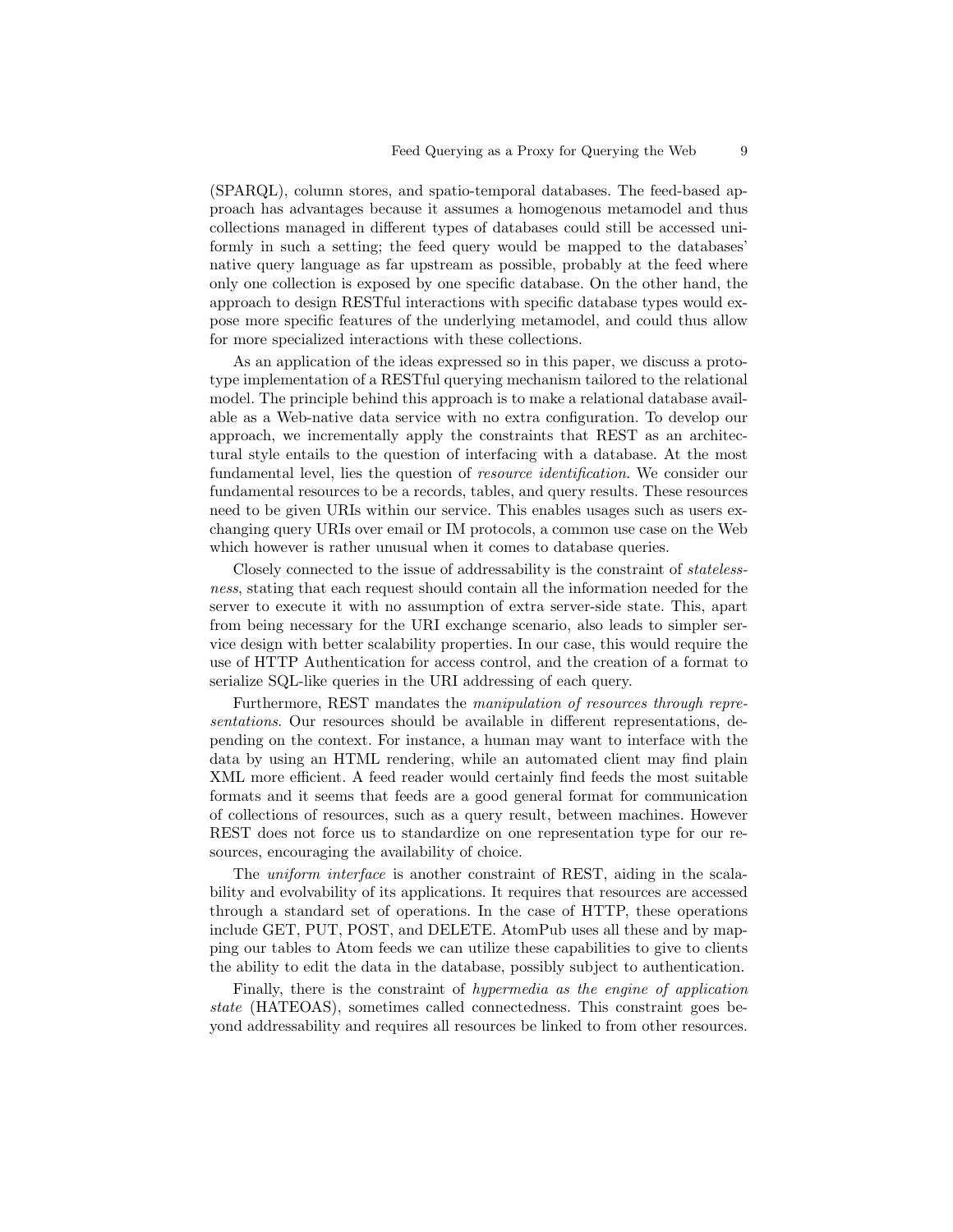requires resources. With HATEOAS in place, a client can discover an API piecemeal by simply following links. Also, any change in the naming of a resource can be compensated on the client side simply by rediscovering the renamed resource. This enhances the loose coupling of RESTful APIs to their clients as it creates a client-side recourse against breakage and a viable alternative to the complexity of managing multiple versions of an API for the sake of backwards compatibility. In our RESTful database access case, HATEOAS can be applied by linking from queries to instances, but also from queries to other queries possibly in such a way that it is possible, starting from a general query that selects all the fields in a table, to navigate to a fine grained query which uses all the features of the querying language to frame a precise result. The consequence of a successful HA-TEOAS application would be to render the resource naming scheme irrelevant as clients would be able to rediscover the URI of a specific resource, whether query, table or record, if it happened to be renamed, simply by following the links it followed to locate it in the first place, assuming a known entry point.

The discussion of a RESTful Querying service based on the Atom metamodel is based on implementation experience of prototype which is being developed in collaboration with Jiannan Lu of the University of Surrey and Dimitris Michalakos of the University of Piraeus. The principles discussed above have either been implemented or are currently being implemented. Next steps for this research are the capability to create new databases and edit the schema of a database, again based on the feed metamodel. Also, the RESTful database framework can become an excellent testbed for the so-far theoretical work on RESTful Transactions [10].

## 7 Conclusions

In this paper we have argued that feeds and feed-oriented query mechanisms can serve as a proxy for querying the Web. While we are not claiming that all applications on the Web can or should use feeds as a general mechanism to provide access to resources to provide query services for them, we do argue that the lightweight approach of feeds, and the simplicity of the underlying metamodel turn them into "the HTML of machine-readable data." In the same way as HTML's ability to simply publish sequences of simple text structures has turned the Web into a tremendously successful publishing platform,<sup>9</sup> in the same way the ability of feeds to provide access to collections of resources can replicate this success on the level of machine-oriented access to resources and services.

Increasingly, the Web will see large-scale efforts to provide information to vast data collections such as the reporting information for the 2009 U.S. Recovery Act  $[22]$ . In this case, the goal is to provide simple access to the reporting information of how the \$787 billion of the Recovery Act are being spent. Instead

<sup>&</sup>lt;sup>9</sup> And it is important to note that while Web-based publishing has become widespread, there are still publishing scenarios for which HTML is not a good fit and that use different methods for a good reason.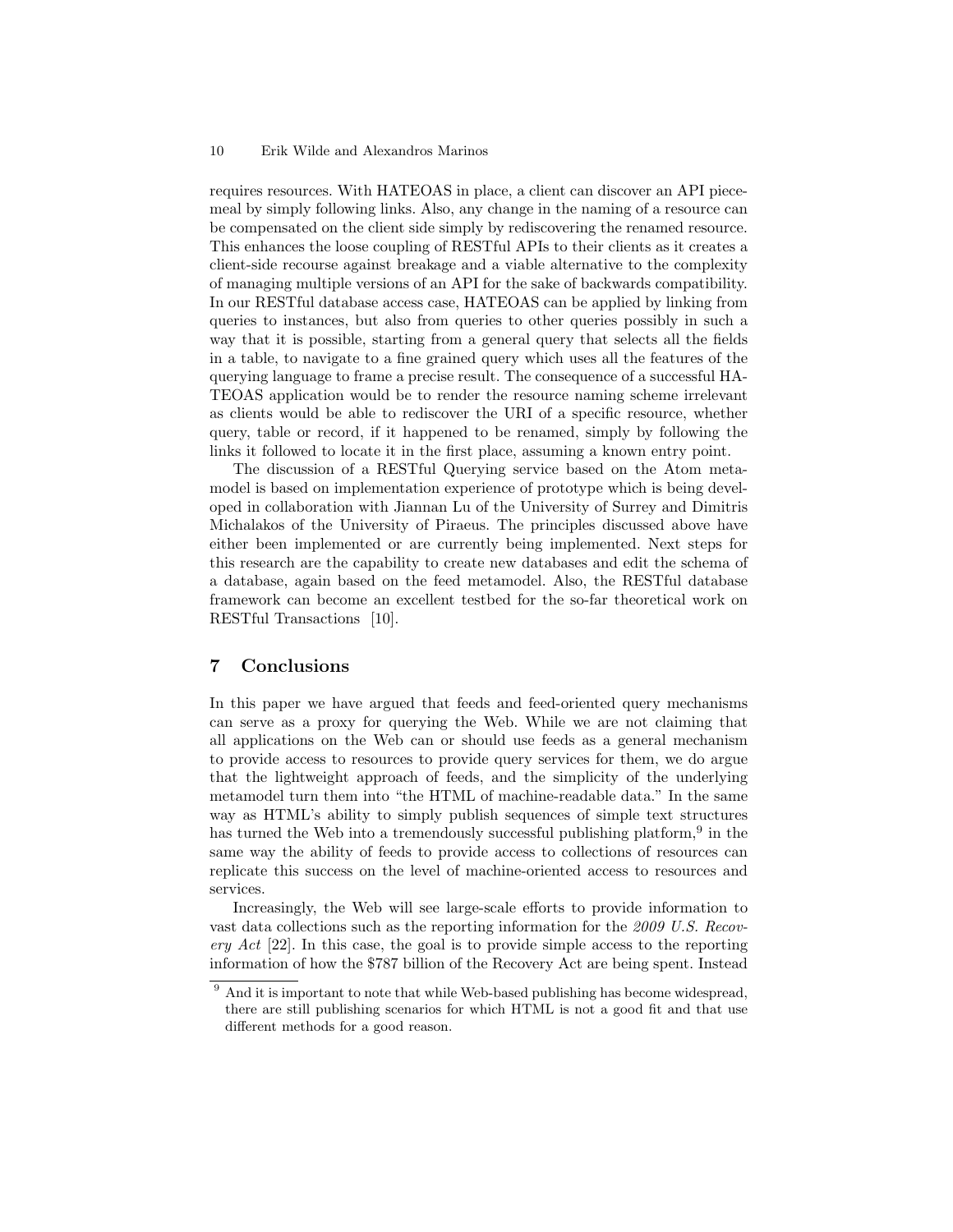of providing a specialized API for retrieving reporting information, we proposed to make available feeds which would carry the reporting information in a way that would allow anybody to subscribe to it through a simple feed reader. More sophisticated features would allow interested parties to subscribe to reporting feeds configured to their personal preferences, taking the reporting information (such as funded agency, subcontractors, geolocation, and job creation performance indicators) as input for a "recovery feed query language." The Recovery Act reporting infrastructure is a work in progress, but it is significant in its scale, and in its legislated requirement to make the information available to the general public, not just to a few specialized IT experts with specific toolsets.

Taking the bigger picture into account, it can be observed that the past years have seen an emphasis on moving various activities into more Web-oriented architectures, for example in the Web services area [16]. Further pushing the envelope of how to apply RESTful principles to more advanced scenarios are ongoing research efforts towards support for RESTful transactions [10]. The approach presented in this paper is another contribution to this field, investigating how a REST design pattern (queries on URI-based resources, in this case feeds) can be used as a blueprint for a variety of query-oriented services on the Web.

Both approaches, the unified model based on feeds, and RESTful interactions with specific types of database, have trade-offs in terms of universal usability, and access to the features of the back-end system. Ideally, both approaches should be combined, so that a back-end on the one hand exposes a (possibly limited) feedoriented service for ease of combination with other services, but on the other hand also exposes a more specialized RESTful service which allows clients to interact with the service in a more specific way, leveraging the specific features of the underlying platform.

#### References

- 1. Brian Babcock, Shivnath Babu, Mayur Datar, Rajeev Motwani, and Jennifer Widom. Models and Issues in Data Stream Systems. In Lucian Popa, editor, Proceedings of the Twenty-first ACM SIGACT-SIGMOD-SIGART Symposium on Principles of Database Systems, pages 1–16, Madison, Wisconsin, June 2002. ACM Press.
- 2. SCOTT BOAG, DONALD D. CHAMBERLIN, MARY F. FERNÁNDEZ, DANIELA FLORESCU, JONATHAN ROBIE, and JÉRÔME SIMÉON. XQuery 1.0: An XML Query Language. World Wide Web Consortium, Recommendation REC-xquery-20070123, January 2007.
- 3. Colm Divilly and Nikunj R. Mehta. Hierarchy Extensions to Atom Feeds. Internet Draft draft-divilly-atompub-hierarchy-00, May 2009.
- 4. Roy Thomas Fielding and Richard N. Taylor. Principled Design of the Modern Web Architecture. ACM Transactions on Internet Technology, 2(2):115– 150, May 2002.
- 5. JOE GREGORIO and BILL DE HÓRA. The Atom Publishing Protocol. Internet RFC 5023, October 2007.
- 6. Dominique Guinard and Vlad Trifa. Towards the Web of Things: Web Mashups for Embedded Devices. In Proceedings of the Second Workshop